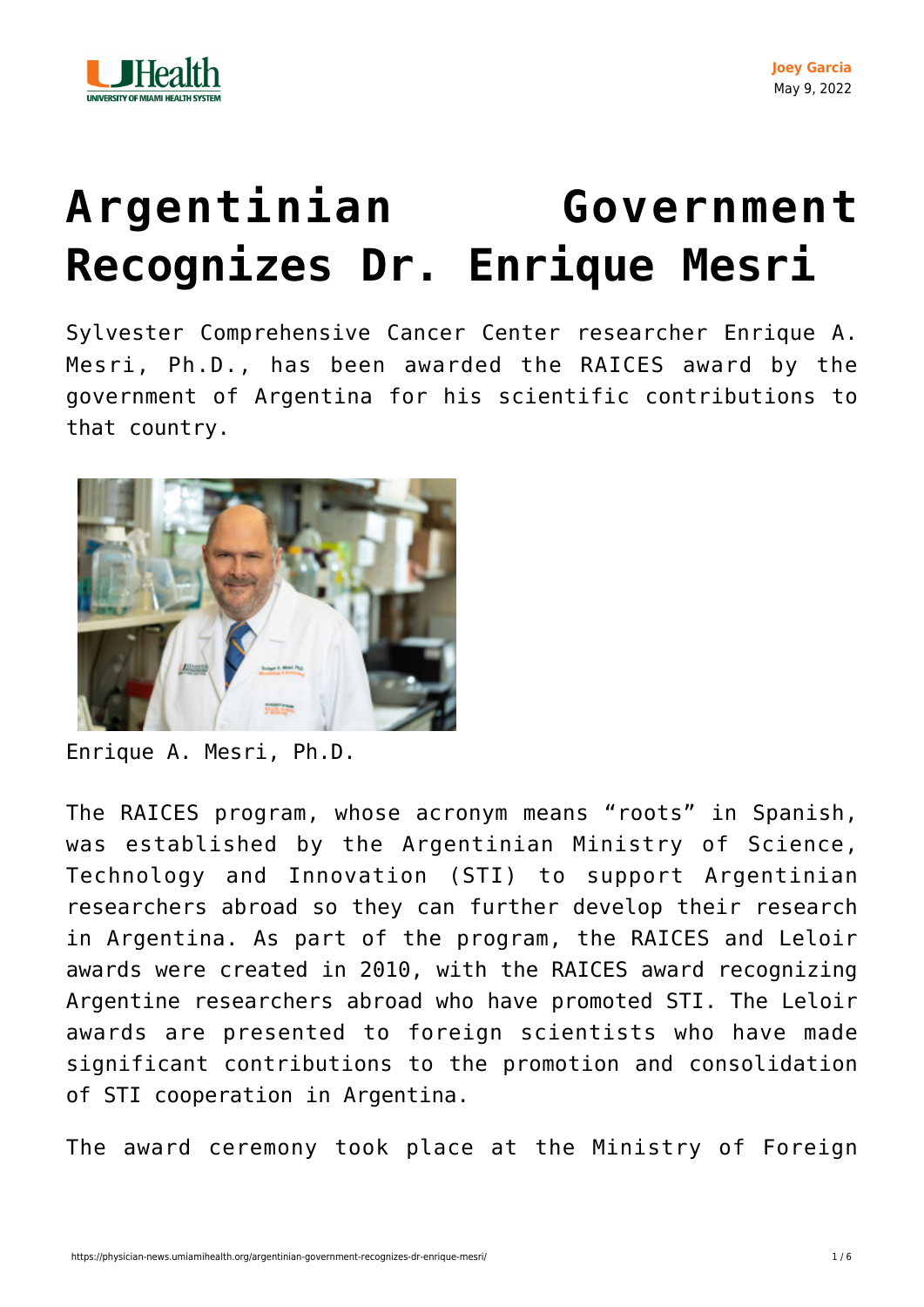

**Joey Garcia** May 9, 2022

Affairs in Buenos Aires, with virtual connection to honorees, participants, and presenters. Santiago Cafiero, minister of external relations and international commerce, and Daniel Filmus, minister of STI, made the opening remarks.



From left: Kerry Burnstein, Ph.D.; Thomas Malek, Ph.D.; Mario Stevenson, Ph.D.; Cecilia Rubio, Enrique Mesri, Ph.D.; and Leandro Fernández-Suárez.

Dr. Mesri, who is also a professor of microbiology and immunology at the University of Miami Miller School of Medicine, attended the ceremony virtually from the Consulate General of Argentina in Miami with his family and representatives of Sylvester Comprehensive Cancer Center, the Miami Center for AIDS Research, and the Miller School. Leandro Fernández-Suárez, consul general of the Consulate General and Promotion Center of the Argentine Republic in Miami, also attended.

"A million thanks, as I am honored and grateful for this important recognition," Dr. Mesri said. "I would like to thank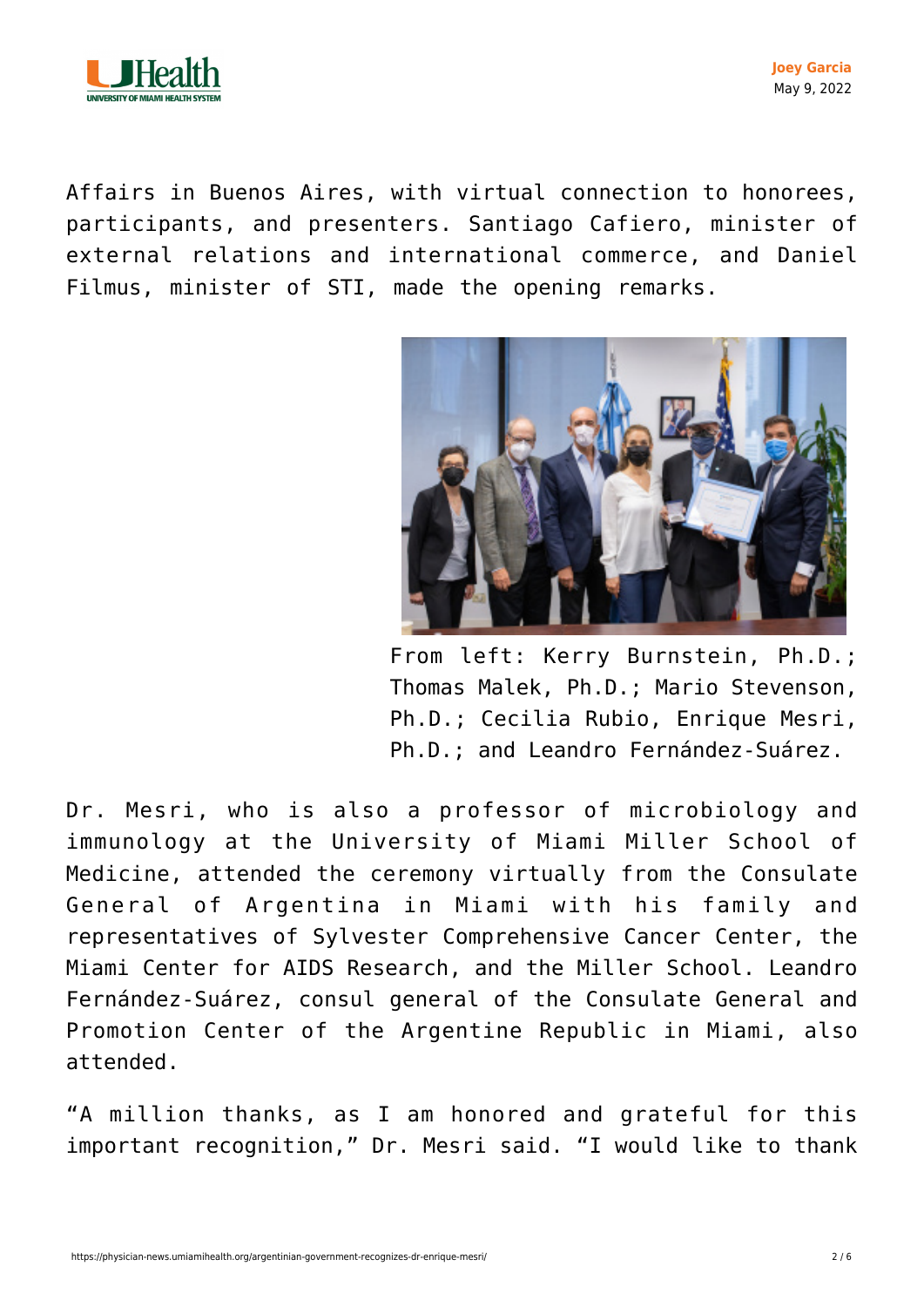

and congratulate RAICES for its great work, and the Argentinian leaders, the University of Miami, my numerous Argentinian colleagues and mentees, and my family that helped make this possible."

## **Biomedical Advancements**

Dr. Mesri was nominated in the Biological and Health Sciences category, where he stood out from his nomination cohort in large part for his work in HIV/AIDS and cancer as a member of Sylvester. Since arriving at the Miller School in 2005, Dr. Mesri has made strides in lab work and scientific collaboration with Argentina. In 2008, he was named a member of the U.S. advisory committee in Scientific and Technical Cooperation Programs, where he worked with various Argentinian leaders. Dr. Mesri earned a \$250,000 subsidy from the National Cancer Institute in 2010 for three labs in Argentina in a cooperative study of cancers associated with HIV/AIDS.



Enrique A. Mesri, Ph.D., giving his award speech.

"One can see Dr. Mesri's passion in his work in the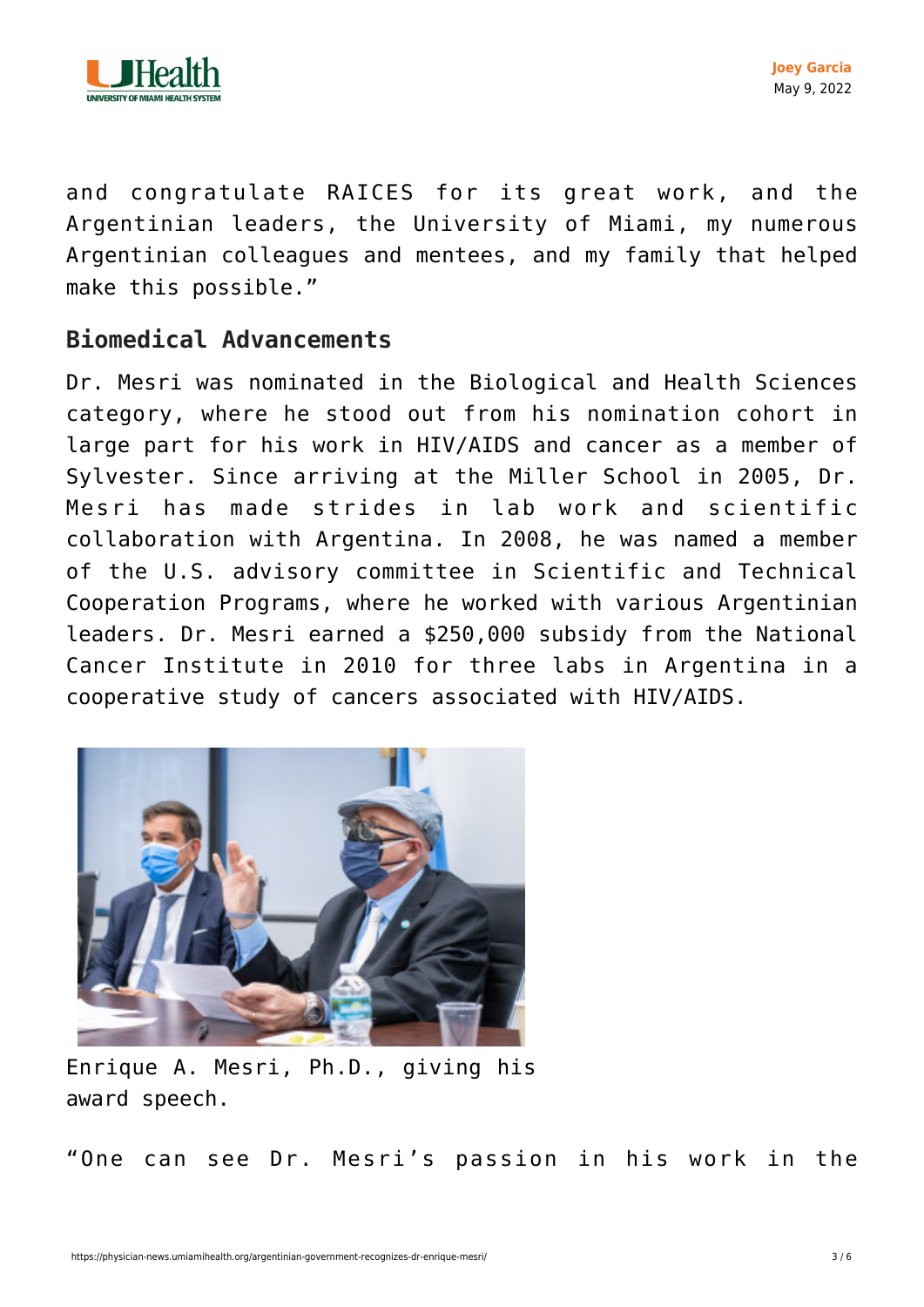

translational field and advancing biomedicine in Argentina," said Henri R. Ford, M.D., M.H.A, dean and chief academic officer of the Miller School. "His passion for academic science and international collaboration has earned him much recognition, with the RAICES award being an exceptional addition from his native country."

These studies and early recognitions laid the groundwork for the 2017 [NCI U54 grant](https://physician-news.umiamihealth.org/sylvester-cfar-and-argentina-centers-awarded-nci-grant-for-research-and-training/) in consortium with Sylvester, the Miami Center for AIDS Research, and four Argentinian basic and clinical research institutions. With more than \$3 million in funding, the grant is still being used to pursue research in AIDS-related malignancies while developing the careers of a critical mass of junior researchers in Argentina.

"Dr. Mesri is a leader in the field of AIDS-Kaposi's sarcoma, KSHV and AIDS malignancies," said Stephen D. Nimer, M.D., director of Sylvester, Oscar de la Renta Endowed Chair in Cancer Research, executive dean for research, and professor of medicine, biochemistry, and molecular biology at the Miller School. "His international collaborations have made great impact on our catchment area where we have the highest rates of HIV infection in the nation. His work in Kaposi's sarcoma and virally induced cancers has been met with great praise, and his successful collaboration between two countries is an approach that should be emulated to advance team science."

## **Argentinian Recognition**

The RAICES award is the second prestigious recognition given to Dr. Mesri by Argentina. In 2018, he was the recipient of the [Taeda Award](https://physician-news.umiamihealth.org/dr-enrique-a-mesri-receives-prestigious-award-in-argentina/) for Contributions to Science and Technology in the category of Scientific Cooperation.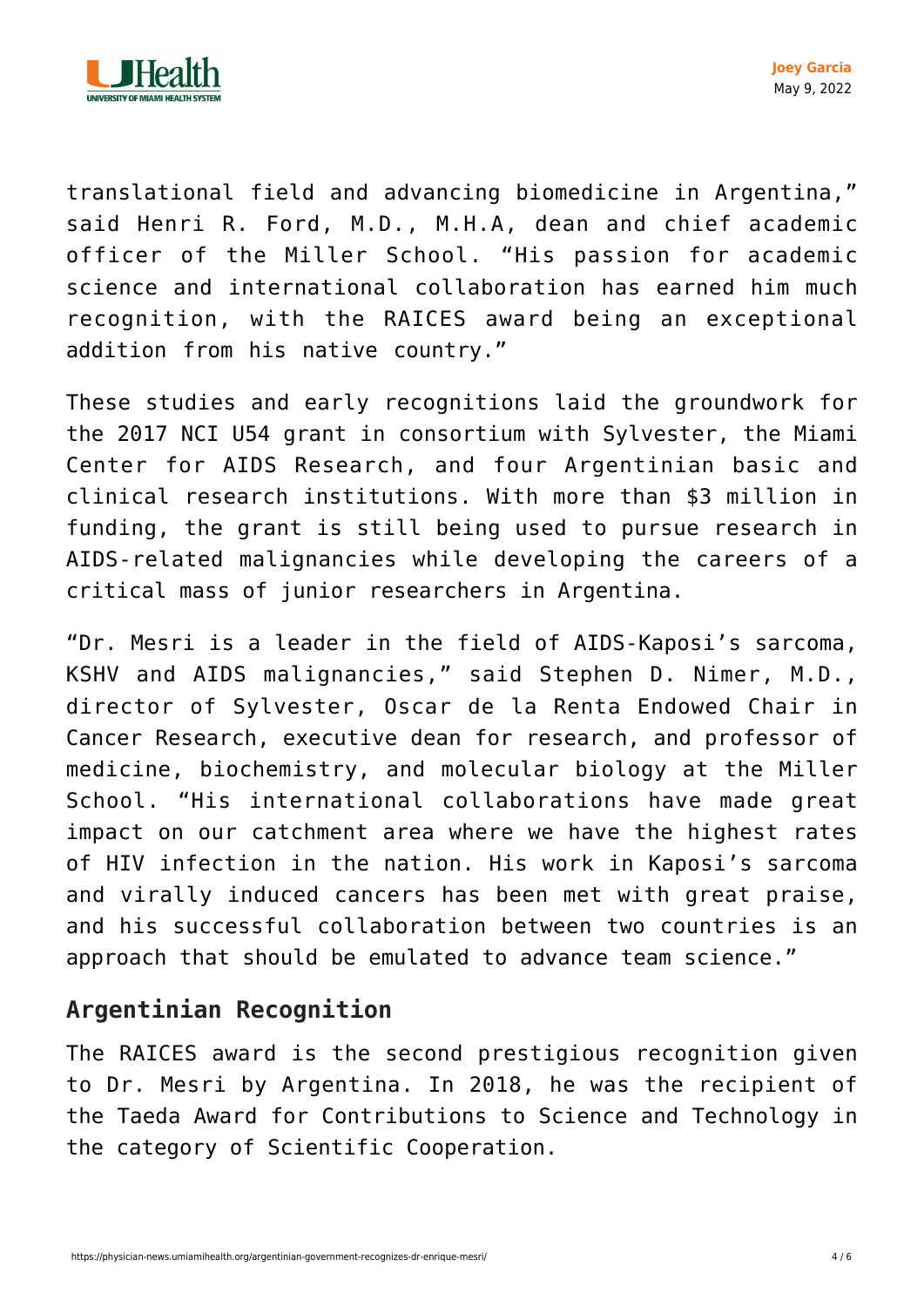



Diploma and medal honoring Enrique A. Mesri, Ph.D.

"This award is testimony to Dr. Mesri and his scientific team's passion and dedication to improving the lives of people suffering from cancer and related comorbidities in all their forms," said Dr. Johnan Kaleeba, director of the AIDS Malignancy Program at the National Cancer Institute's Office of HIV and AIDS Malignancy. "The UMiami/Argentina U54 consortium promises to elevate the NCI-supported cancer research across the prevention, diagnosis, and treatment/survivorship continuum in Argentina."

As part of the RAICES award, Dr. Mesri will receive a diploma, a medal, and a grant for a 15-day stay in Argentina to see the U54 labs in action, collaborate with other researchers, and foster new connections.

"It's always nice to be recognized for something one has spent so much time and care doing," Dr. Mesri said. "This award signifies the wonderful scientific achievements made for Argentina and the American institutions that took part. When